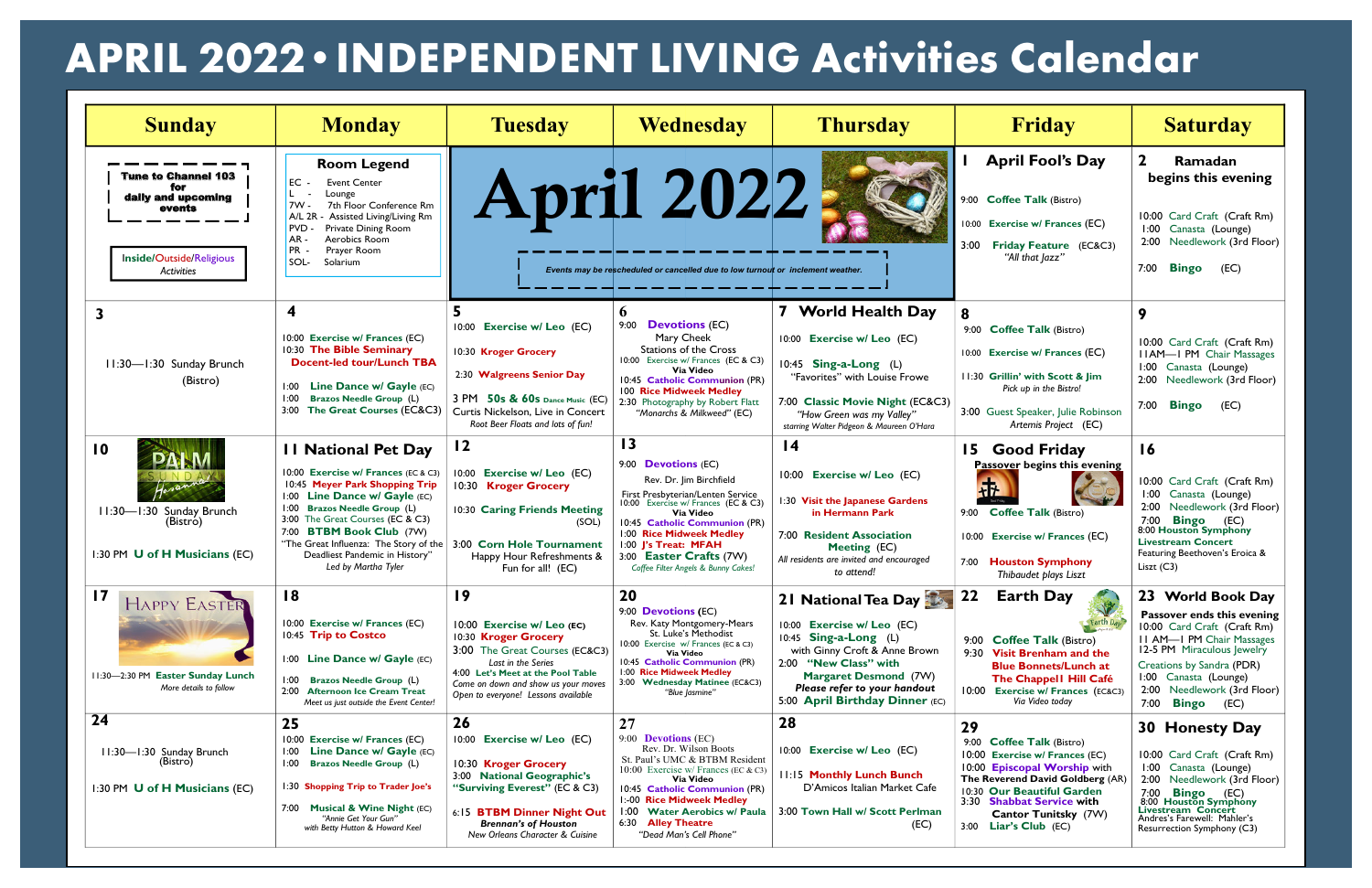Brazos Towers At Bayou Manor: Assisted Living Activities

| Sunday                                                                                                                                                                                              | Monday                                                                                                                                                                                                                                                    | Tuesday                                                                                                                                                                            | Wednesday                                                                                                                                                                                          | <b>Thursday</b>                                                                                                                                                                                                  | Friday                                                                                                                                                                                                                                            | Saturday                                                                                                                                                                                                               |
|-----------------------------------------------------------------------------------------------------------------------------------------------------------------------------------------------------|-----------------------------------------------------------------------------------------------------------------------------------------------------------------------------------------------------------------------------------------------------------|------------------------------------------------------------------------------------------------------------------------------------------------------------------------------------|----------------------------------------------------------------------------------------------------------------------------------------------------------------------------------------------------|------------------------------------------------------------------------------------------------------------------------------------------------------------------------------------------------------------------|---------------------------------------------------------------------------------------------------------------------------------------------------------------------------------------------------------------------------------------------------|------------------------------------------------------------------------------------------------------------------------------------------------------------------------------------------------------------------------|
| *** Activities may be subject to change***<br>AR3- Activity Room 3rd floor PR- prayer room<br>DR3- Dining room 3rd floor                                                                            | EC- Event center L3- Library 3rd Floor                                                                                                                                                                                                                    | $\approx$ April 2022.<br><b>CH3 Channel 3 Questions?</b>                                                                                                                           | Dial Ext 3802                                                                                                                                                                                      | The Re                                                                                                                                                                                                           | 9:00- Morning Visits<br>10:45- Daily Chronicles AR3<br>11:00-Stretch & Hydrate AR3<br>2:00- Crafts Corner AR3<br>3:00- Friday Movie DR3                                                                                                           | $2\vert$<br><b>10:00 Daily Chronicles</b><br><b>Delivered to room</b><br>10:45 Chair exercise AR3<br>1:00 Room Visits w/activity<br>cart<br>2:30- BINGO DR3                                                            |
| 9:00-Sunday Devotions<br><b>Delivered to Room</b><br>10:00-Puzzles AR3<br>2:00- Activities on the Go &<br><b>Friendly Visits</b>                                                                    | 9:00-Morning Visits<br>10:45-Daily Chronicles AR3<br>11:00-Brain Exercise AR3<br>2:00-Room Visits<br>3:00-Monday Matinee                                                                                                                                  | 9:00-Morning Visits<br>10:45-Daily Chronicles AR3<br>11:00-Resident Council<br>2:00 Adult Coloring AR3<br>3:00- Sock hop (EC)<br><b>Curtis Nickelson, live in</b><br>concert       | 9:00-Morning Visits<br>9:00 Devotions (EC)<br>10:00-Daily Chronicles AR3<br><b>10:45 Catholic Communion</b><br>(PR)<br>2:00- Puzzles AR3<br>3:00 Afternoon Cinema &<br><b>Refreshments DR3</b>     | 9:00-Morning Visits<br>10:45-Daily Chronicles AR3<br>10:45-Sing a Long (L)<br>11:00- Chair Exercise AR3<br>1:30- Relaxing Music & Hand<br><b>Massage L3</b><br><b>3:00-Traveling Treat Cart</b>                  | All Fools' Day<br>9:00-Morning Visits<br>10:45-Daily Chronicles AR3<br>11:00-Stretch & Hydrate AR3<br>11:30- Grillin with Scott in the<br><b>Bistro</b><br>2:00- Cooks Corner DR3<br>3:00-Friday Movie DR3                                        | Ramadan Begins<br>9.<br><b>10:00- Daily Chronicles</b><br><b>Delivered to Room</b><br>10:45-Chair Exercise AR3<br>1:00-Room Visits w/Activity<br><b>Cart</b><br>2:30- BINGO DR3                                        |
| 10 <sup>1</sup><br>9:00- Sunday Devotions<br><b>Delivered to Room</b><br>10:00- Puzzles AR3<br>1:30- U of H Musicians (EC)<br>2:00- Activities on the Go &<br><b>Friendly Visits</b><br>Palm Sunday | 9:00- Morning Visits<br>10:45- Daily Chronicles AR3<br>11:00-Brain Exercise AR3<br>2:00- Room Visits<br>3:00- Monday Matinee                                                                                                                              | 12<br>9:00- Morning Visits<br>10:45-Daily Chronicle AR3<br>11:00- Stretch & Hydrate AR3<br>2:00- Adult Coloring AR3<br>3:00- Corn Hole<br><b>Tournament(EC)</b><br>3:00-BINGO! DR3 | 13<br>9:00- Morning Visits<br>9:00- Devotions (EC)<br>10:00- Daily Chronicles AR3<br>10:45- Catholic Communion<br>(PR)<br>2:00- Puzzles AR3<br>3:00- Afternoon Cinema &<br><b>Refreshments DR3</b> | 14<br>9:00-Morning Visits<br>10:45- Daily Chronicles AR3<br>11:00- Chair Exercise AR3<br>1:30- Relaxing Music and<br><b>Hand Massage L3</b><br><b>3:00 Traveling Treat Cart</b>                                  | 15<br>9:00- Morning Visits<br>10:45- Daily Chronicles AR 3<br>11:00- Stretch & Hydrate AR3<br>2:00 Crosswords & Puzzles<br>AR3<br>3:00 Friday Movie DR3<br>Good Friday<br><b>Passover Begins</b>                                                  | 16<br><b>10:00-Daily Chronicles</b><br><b>Delivered to room</b><br>10:45- Chair Exercise AR3<br>1:00 - Room Visits with<br><b>Activity Cart</b><br>2:30- BINGO! DR3<br>8:00 Houston Symphony (EC)<br>channel 3         |
| 17<br>9:00- Sunday Devotions<br><b>Delivered to Room</b><br>10:00- Puzzles AR3<br>2:00- Activities on the Go &<br><b>Friendly visits</b><br><b>Easter Sunday</b>                                    | 18<br>9:00- Morning Visits<br>10:45- Daily Chronicles AR3<br>11:00- Brain Exercise AR3<br>2:00- Room Visits<br>3:00- Monday Matinee<br>3:00-Afternoon Ice Cream<br>treat (EC)                                                                             | 19<br>9:00- Morning Visits<br>10:45- Daily Chronicles AR3<br>11:00- Stretch & hydrate AR3<br>2:00- Adult Coloring AR3<br>3:00- BINGO! AR3                                          | 20<br>9:00 Morning Visits<br>9:00- Devotions (EC)<br>10:00- Daily Chronicles AR3<br>10:45- Catholic Communion<br>(PR)<br>2:00- Puzzles AR3<br>3:00- Afternoon Cinema &<br><b>Refreshments</b>      | 21<br>9:00-Morning Visits<br>10:45- Daily Chronicles AR3<br><b>10:45-Sing A Long (L)</b><br>11:00- Chair Exercise AR3<br>1:30- Relaxing Music and<br><b>Hand</b><br><b>Massage L3</b>                            | 9:00- Morning Visits<br>10:45- Daily Chronicles AR3<br>11:00-Stretch & Hydrate AR3<br>2:00- Crossword Puzzles AR3<br>3:00- Friday Movie DR3<br>Earth Day                                                                                          | 23<br><b>10:00- Daily Chronicles</b><br><b>Delivered to room</b><br>10:45- Chair Exercise AR3<br>1:00 - Room Visits with<br><b>Activity Cart</b><br><b>2:30- BINGO! DR3</b>                                            |
| 24<br>9:00- Sunday Devotions<br><b>Delivered to Room</b><br>10:00- Puzzles AR3<br>1:30- U of H Musicians (EC)<br>2:00- Activities on the Go &<br><b>Friendly visits</b>                             | 25<br>9:00- Morning Visits<br>10:45- Daily Chronicles AR3<br>11:00- Brain Exercise AR3<br>2:00- Room Visits<br>3:00- Monday Matinee<br>7:00-Musical & Wine Night<br>(EC) "Annie Get your Gun"<br>Prozee Tewere At Peveu Maper: Assisted Living Activities | 26<br>9:00- Morning Visits<br>10:45- Daily Chronicles AR3<br>11:00- Brain Exercise AR3<br>2:00- Room Visits<br>3:00- Monday Matinee                                                | 27<br>9:00- Morning Visits<br>10:45- Daily Chronicles AR3<br>11:00- Brain Exercise AR3<br>2:00- Room Visits<br>3:00- Monday Matinee                                                                | 28<br>9:00-Morning Visits<br>10:45- Daily Chronicles AR3<br>11:00- Chair Exercise AR3<br>1:30- Relaxing Music and<br><b>Hand Massage L3</b><br>3:00 Traveling treat cart<br>3:00 Town Hall w/ Scott(EC)<br>& CH3 | 29<br>9:00- Morning Visits<br>10:45- Daily Chronicles AR3<br>11:00-Stretch & Hydrate AR3<br>2:00- Crossword Puzzles AR3<br>3:00- Friday Movie DR3<br>3:00- Liar's Club (EC)<br>5:30-Dining under the Stars<br>DR <sub>3</sub><br><b>Arbor Day</b> | 30<br><b>10:00- Daily Chronicles</b><br><b>Delivered to room</b><br><b>10:45- Chair Exercise AR3</b><br>1:00 - Room Visits with<br><b>Activity Cart</b><br>2:30- BINGO! DR3<br>8:00-Houston Symphony (EC)<br>channel 3 |

## **APRIL 2022 • ASSISTED LIVING Activities Calendar**